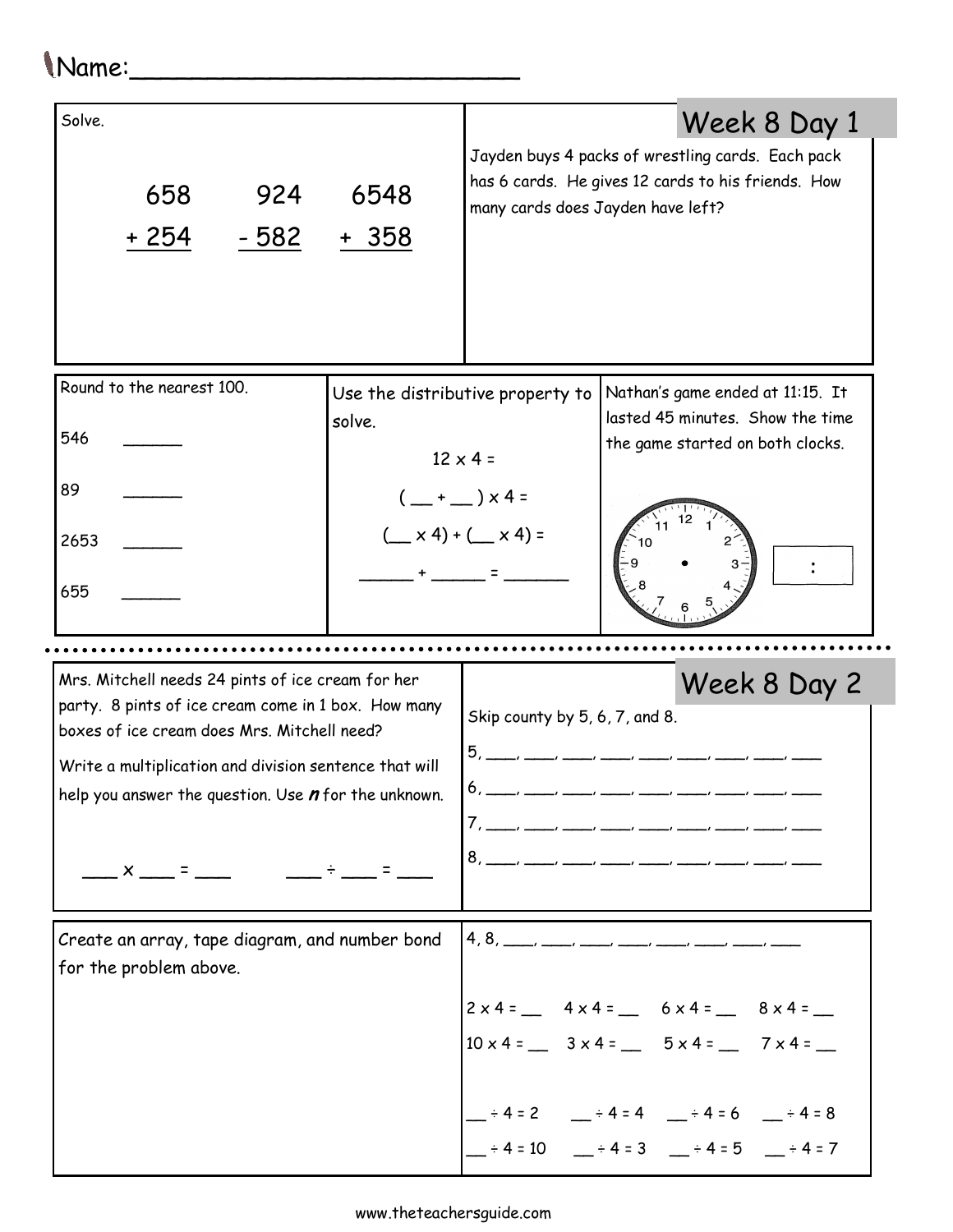## Name:\_\_\_\_\_\_\_\_\_\_\_\_\_\_\_\_\_\_\_\_\_\_\_\_\_

| Draw and divide an array to demonstrate the<br>distributive property of multiplication. Solve.<br>$6 \times 15 =$<br>$(6 \times 10) + (6 \times \_ ) = \_ + \_ = \_$ |                                |                                                                                      |         |                                | Week 8 Day 3   |  |  |
|----------------------------------------------------------------------------------------------------------------------------------------------------------------------|--------------------------------|--------------------------------------------------------------------------------------|---------|--------------------------------|----------------|--|--|
|                                                                                                                                                                      |                                | What is the difference between the numbers.                                          |         |                                |                |  |  |
|                                                                                                                                                                      |                                | 13 and 19<br>24 and 32                                                               |         |                                |                |  |  |
|                                                                                                                                                                      |                                |                                                                                      |         |                                |                |  |  |
|                                                                                                                                                                      |                                | 50 and 30                                                                            |         |                                |                |  |  |
|                                                                                                                                                                      |                                |                                                                                      | 9 and 0 |                                |                |  |  |
|                                                                                                                                                                      |                                | 15 and 15                                                                            |         |                                |                |  |  |
|                                                                                                                                                                      |                                |                                                                                      |         |                                |                |  |  |
| Round the numbers to the nearest 10.                                                                                                                                 | Write the number in word form. |                                                                                      |         | Complete the input-output box. |                |  |  |
| $56 \underline{\hspace{1cm}} 426 \underline{\hspace{1cm}}$                                                                                                           | 3,487                          |                                                                                      |         |                                |                |  |  |
| 4521 253                                                                                                                                                             |                                |                                                                                      |         | Rule $\div$ 5                  |                |  |  |
|                                                                                                                                                                      |                                |                                                                                      |         | <b>Input</b>                   | Output         |  |  |
| $64$ 42                                                                                                                                                              |                                |                                                                                      |         |                                | $\overline{7}$ |  |  |
| 458 ______ 659 _____                                                                                                                                                 |                                |                                                                                      |         |                                | 8              |  |  |
| $27$ $\_\_$                                                                                                                                                          |                                |                                                                                      |         |                                | 9              |  |  |
|                                                                                                                                                                      |                                |                                                                                      |         |                                |                |  |  |
| Americus emptied her piggy bank and found 36                                                                                                                         |                                |                                                                                      |         | Week 8 Day 4                   |                |  |  |
| quarters. How much money does she have? Make a<br>tape diagram to solve.                                                                                             |                                | Americus spent \$3.50 on snacks for her puppy. How<br>much money does she have left? |         |                                |                |  |  |
|                                                                                                                                                                      |                                |                                                                                      |         |                                |                |  |  |
|                                                                                                                                                                      |                                |                                                                                      |         |                                |                |  |  |
|                                                                                                                                                                      |                                |                                                                                      |         |                                |                |  |  |
|                                                                                                                                                                      |                                |                                                                                      |         |                                |                |  |  |

Finish labeling the number line below to show the minutes in an hour. Plot 3:30 on the number line and label it  $B$ . Plot 3:53 on the number line and label it  $C$ . How much time is between the point  $B$  and point C.